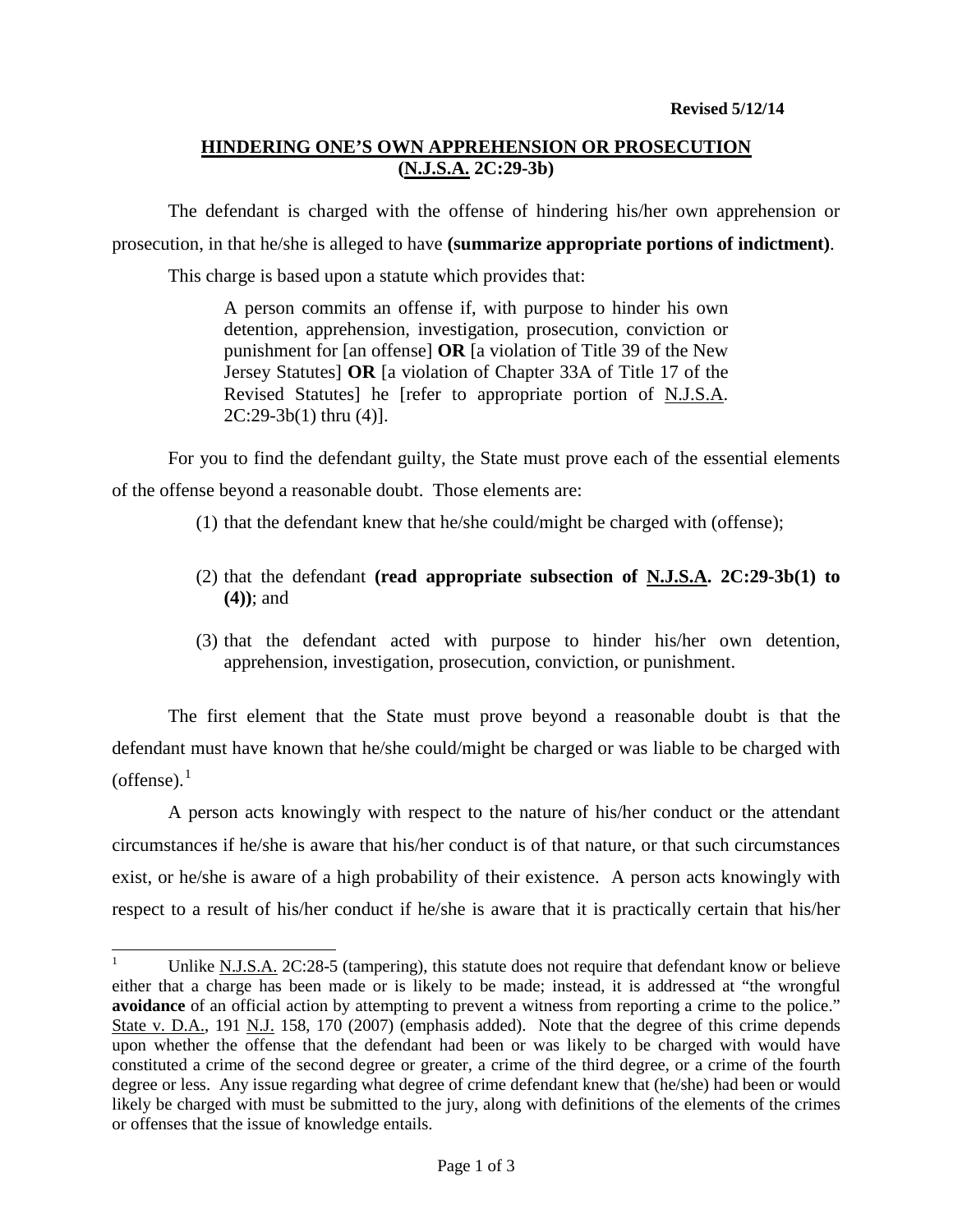#### **HINDERING ONE'S OWN APPREHENSION OR PROSECUTION (N.J.S.A. 2C:29-3b)**

conduct will cause such a result. "Knowing," "with knowledge," or equivalent terms have the same meaning. $2$ 

Knowledge is a condition of the mind. It cannot be seen. It can only be determined by inference from defendant's conduct, words or acts. A state of mind is rarely susceptible of direct proof but must ordinarily be inferred from the facts. Therefore, it is not necessary that the State produce witnesses to testify that an accused said that he/she had a certain state of mind when he/she did a particular thing. It is within your power to find that such proof has been furnished beyond a reasonable doubt by inference which may arise from the nature of his/her acts and conduct and from all he/she said and did at the particular time and place and from all surrounding circumstances established by the evidence.

The second element that the State must prove beyond a reasonable doubt is that on (date), the defendant:

(1) (suppressed, by way of concealment or destruction, any evidence of the crime) **OR** (tampered with a document [or other source of information]), which (evidence, document, etc.) might aid in his/her discovery or apprehension or in the lodging of a charge against him/her.

## **OR**

(2) prevented or obstructed, by means of force or intimidation (name of person) from performing an act which might aid in his/her discovery or apprehension or in the lodging of a charge against him/her.

## **OR**

(3) prevented or obstructed, by means of force, intimidation or deception (name of witness or informant) from providing testimony or information which might aid in his/her discovery or apprehension or in the lodging of a charge against him/her.

## **OR**

- (4) gave<sup>[3](#page-1-0)</sup> false information to
	- (A) a law enforcement officer. A law enforcement officer is a person whose public duties include the power to act as an officer for the detection,

<sup>&</sup>lt;sup>2</sup> N.J.S.A. 2C:2-2b(2).

<span id="page-1-1"></span><span id="page-1-0"></span>Prior to the enactment of P.L. 1999, c. 297 (December 23, 1999), this subsection read "volunteered false information . . . ," which was read to mean taking the initiative in furnishing false information, rather than simply providing such information in response to questioning. State v. Valentin, 105 N.J. 14 (1987).